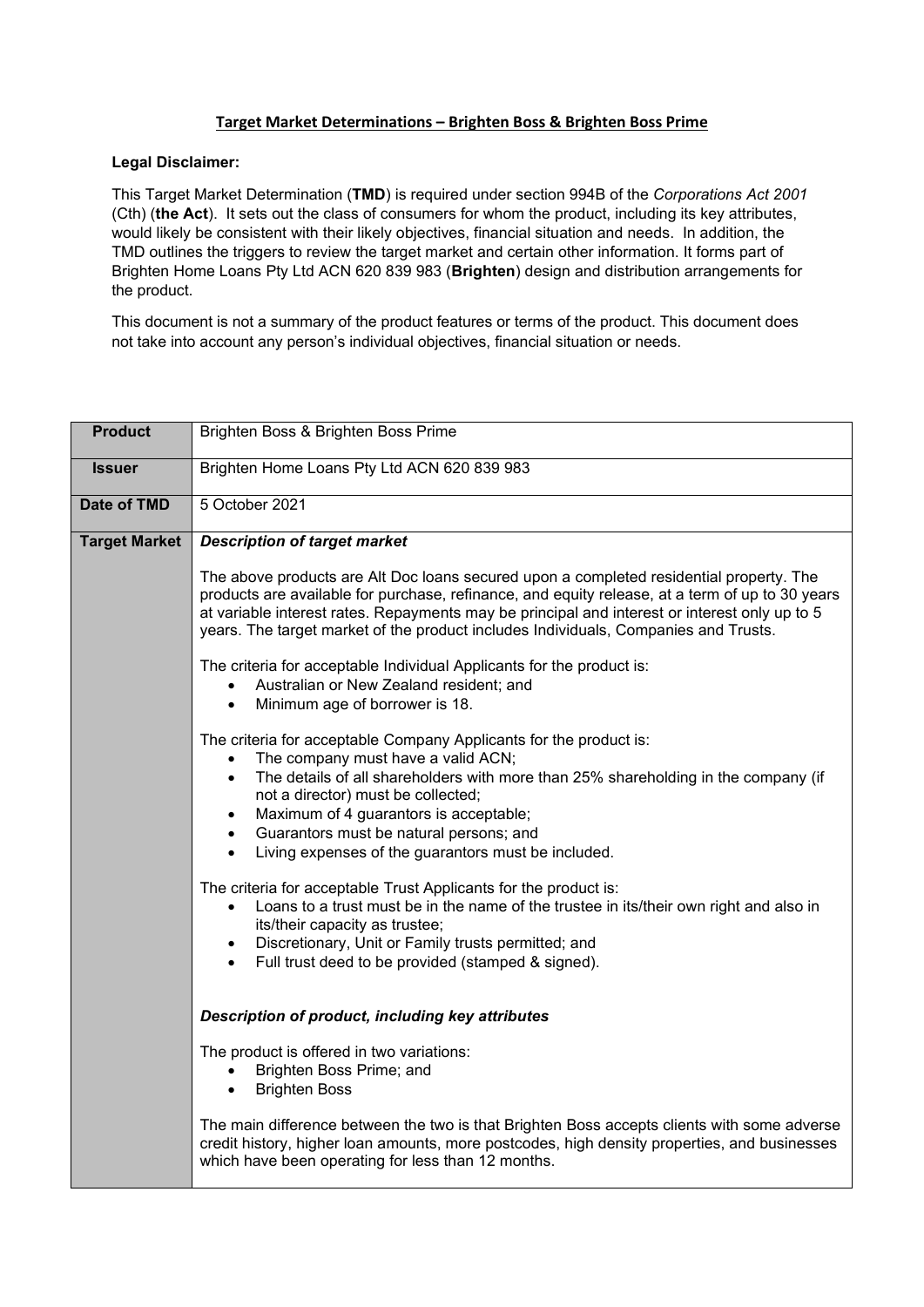| Information about the products' specifications is set out below:<br>The purpose of the loans for both products is purchase, refinance or equity release of<br>$\bullet$<br>owner occupied or investment property;<br>The cash out for the Brighten Boss Prime product is up to \$250,000, whilst the cash<br>$\bullet$<br>out for the Brighten Boss product is unlimited;<br>The repayment options for both products include Principal and Interest or Interest<br>$\bullet$<br>Only (max 5 years);<br>The repayment methods include Direct Debit, BPAY and Pay anyone;<br>$\bullet$<br>The loan term is up to 30 years for both products;<br>$\bullet$<br>The Offset Facility allows for 100% redraw;<br>$\bullet$<br>The products facilitate for up to 5 loan splits; and<br>$\bullet$<br>The minimum loan size is \$50,000.<br>$\bullet$                                                                                                                                                                                                                                                                                                                                                                                                          |
|------------------------------------------------------------------------------------------------------------------------------------------------------------------------------------------------------------------------------------------------------------------------------------------------------------------------------------------------------------------------------------------------------------------------------------------------------------------------------------------------------------------------------------------------------------------------------------------------------------------------------------------------------------------------------------------------------------------------------------------------------------------------------------------------------------------------------------------------------------------------------------------------------------------------------------------------------------------------------------------------------------------------------------------------------------------------------------------------------------------------------------------------------------------------------------------------------------------------------------------------------|
| Description of likely objectives, financial situation and needs of consumers in the<br>target market                                                                                                                                                                                                                                                                                                                                                                                                                                                                                                                                                                                                                                                                                                                                                                                                                                                                                                                                                                                                                                                                                                                                                 |
| This product is designed for consumers who are:<br>seeking to purchase residential property within Australia for either owner occupation<br>$\bullet$<br>or investment purposes;<br>seeking to refinance residential property within Australia for either owner occupation<br>or investment purposes;<br>seeking to consolidate debt (ie. credit cards, personal loans, business loans, etc.);<br>$\bullet$<br>seeking to make non-structural home improvements;<br>٠<br>seeking to make and "Off the Plan" purchase;<br>٠<br>seeking to get a business loan;<br>٠<br>seeking to acquire non-real estate investments (shares, managed funds, etc.);<br>٠<br>seeking finance for general consumer purposes (ie. car, holiday, etc.);<br>$\bullet$<br>for the Brighten Boss product, the payment of taxation liability is offered on an<br>$\bullet$<br>exception basis; and<br>if the customer chose a variable rate they would be seeking flexibility to make extra<br>$\bullet$<br>repayments without a fee; seeking flexibility to redraw funds as required; seeking<br>additional features on their home loan (ie. offset account); and<br>the customer would need to meet Brighten's credit assessment and AML/CTF<br>$\bullet$<br>requirements. |
| Classes of consumers for whom the product is clearly unsuitable                                                                                                                                                                                                                                                                                                                                                                                                                                                                                                                                                                                                                                                                                                                                                                                                                                                                                                                                                                                                                                                                                                                                                                                      |
| Applicants will not be considered from the following:<br>Minors;<br>$\bullet$<br>Companies or company trustee's involving disqualified directors;<br>$\bullet$<br>Companies and/or individuals where a significant portion of their income is derived<br>$\bullet$<br>from the purchase / development / re-sale of property, unless to purchase or<br>refinance their owner-occupied residence (cash out limited to \$10,000);<br>Bankrupts discharged < 3 years ago;<br>٠<br>Applicants under external administration;<br>$\bullet$<br>Superannuation funds (either applicant or security provider);<br>$\bullet$<br>Superannuation funds (either applicant or security provider);<br>$\bullet$<br>Public companies;<br>$\bullet$<br>Owner Builders;<br>$\bullet$<br><b>Limited Liability Companies;</b><br>$\bullet$<br>Associations;<br>$\bullet$<br>Churches;<br>$\bullet$<br>Clubs; and<br>٠<br>Borrowers of Convenience.                                                                                                                                                                                                                                                                                                                       |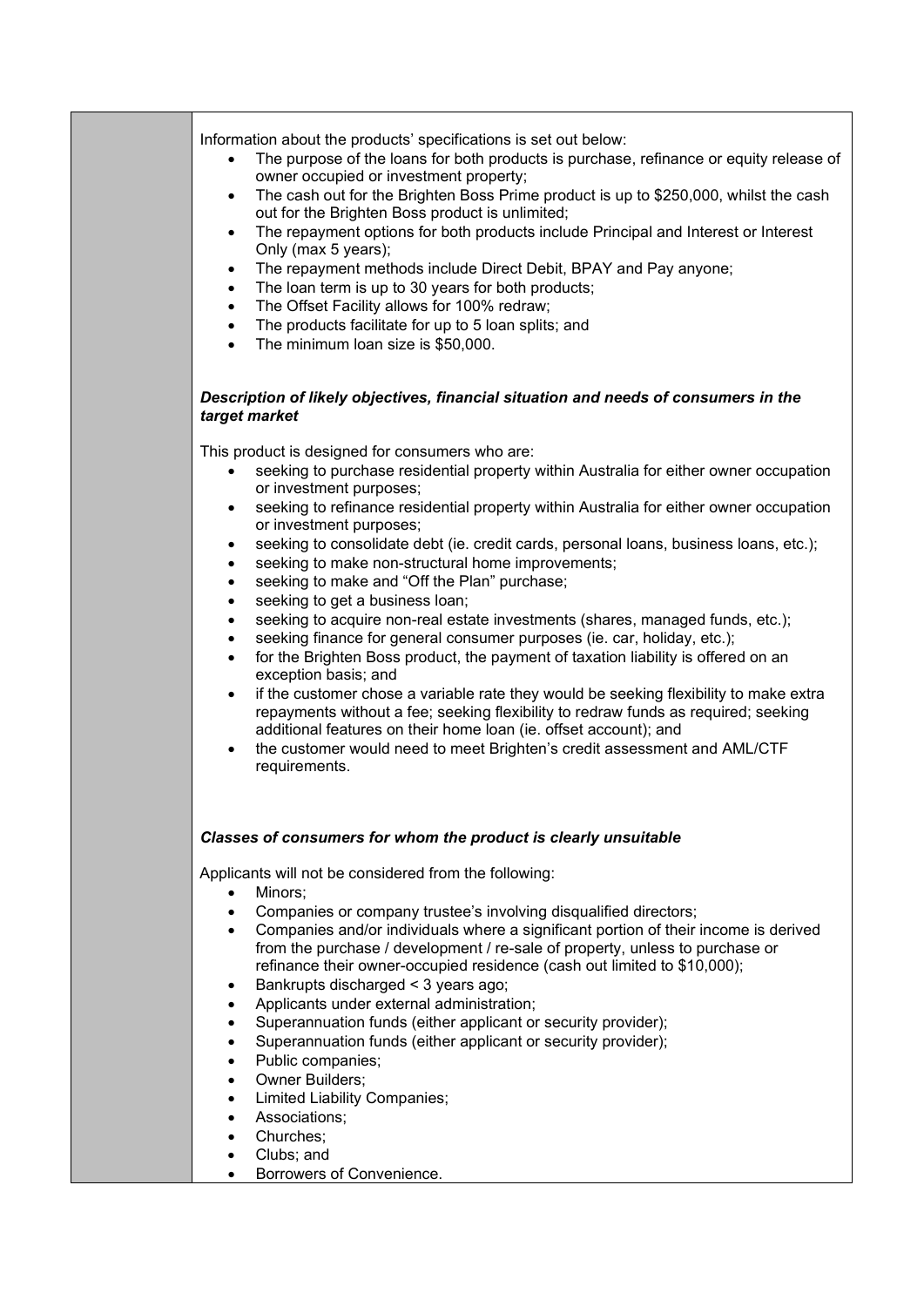|                                          | Explanation of why the product is likely to be consistent with the likely objectives,<br>financial situation and needs of consumers in the target market<br>This product is likely to be consistent with the likely objectives, financial situations and needs<br>of the customers within the target market as it is a simple loan construct to understand with<br>variable interest rates only. Repayments may be principal and interest or interest only up to 5<br>years. To be eligible to purchase this product, requirements must be met in relation to:<br>Employment; and<br>Income,<br>$\bullet$<br>which would mean that, without exceptional circumstances, the Borrowers will be able to<br>meet their repayment obligations.                                                                                                                                                                                                                                                                                                                                                                                                                                                                                                                                                                                                                                                                                                                                                                                                                                                                                                                                                                    |
|------------------------------------------|--------------------------------------------------------------------------------------------------------------------------------------------------------------------------------------------------------------------------------------------------------------------------------------------------------------------------------------------------------------------------------------------------------------------------------------------------------------------------------------------------------------------------------------------------------------------------------------------------------------------------------------------------------------------------------------------------------------------------------------------------------------------------------------------------------------------------------------------------------------------------------------------------------------------------------------------------------------------------------------------------------------------------------------------------------------------------------------------------------------------------------------------------------------------------------------------------------------------------------------------------------------------------------------------------------------------------------------------------------------------------------------------------------------------------------------------------------------------------------------------------------------------------------------------------------------------------------------------------------------------------------------------------------------------------------------------------------------|
| <b>Distribution</b><br><b>Conditions</b> | <b>Distribution conditions</b><br>The main distribution channel for this product is through third party distributors, being<br>mortgage brokers, mortgage managers, and aggregator panels (Distribution Partners).<br>The distribution conditions which Distribution Partners must comply with include ensuring that<br>potential customers within the target market meet the eligibility requirements for the product.<br>In order to distribute this product to a potential customer within the target market, the<br>customer must not:<br>1. fall into a class of customers set out under the above heading, "Classes of<br>consumers for whom the product is clearly unsuitable"; or<br>2. provide an unacceptable security type.<br>Further eligibility requirements to purchase this product include:<br>1. Employment requirements of the target market; and<br>2. Income requirements of the target market.<br>Why the distribution conditions and restrictions will make it more likely that the<br>consumers who acquire the product are in the target market<br>Brighten monitors the quality and content of applications received from its Distribution<br>Partners for trends and patterns of unacceptable practices or just poor quality and/or<br>incomplete loan applications. Feedback is given, if and when needed. Brightens distributing<br>Mortgage Brokers and Mortgage Managers are all party to agreements that contain<br>commission or fee claw back clauses for unacceptable loans, poor performing loans, fraud<br>and AML/CTF issues amongst other criteria. Brighten also reserves the right in these<br>agreements to terminate Brokers for any reason on two weeks' notice. |
| <b>Review</b><br><b>Triggers</b>         | The review triggers that would reasonably suggest that the TMD is no longer appropriate<br>include:<br>A significant dealing of the product to consumers outside the target market occurs;<br>A significant number of complaints or dissatisfaction by the customers in relation to<br><b>Distribution Partners;</b><br>A significant number of complaints is received from customers in relation to their<br>purchase or use of the product that reasonably suggests that the TMD is no longer<br>appropriate;<br>A material change to the product or the terms and conditions of the product occurs<br>which would cause the TMD to no longer be appropriate;<br>Hindsight reviews indicate that the product has been sold to classes of customers for<br>whom the product is clearly unsuitable;<br>Material changes to the regulatory environment or relevant legislation;<br>The extent and nature of any negative feedback from Distribution Partners indicating<br>$\bullet$<br>that they are unable to sell the product to eligible customers within the target market;                                                                                                                                                                                                                                                                                                                                                                                                                                                                                                                                                                                                                              |